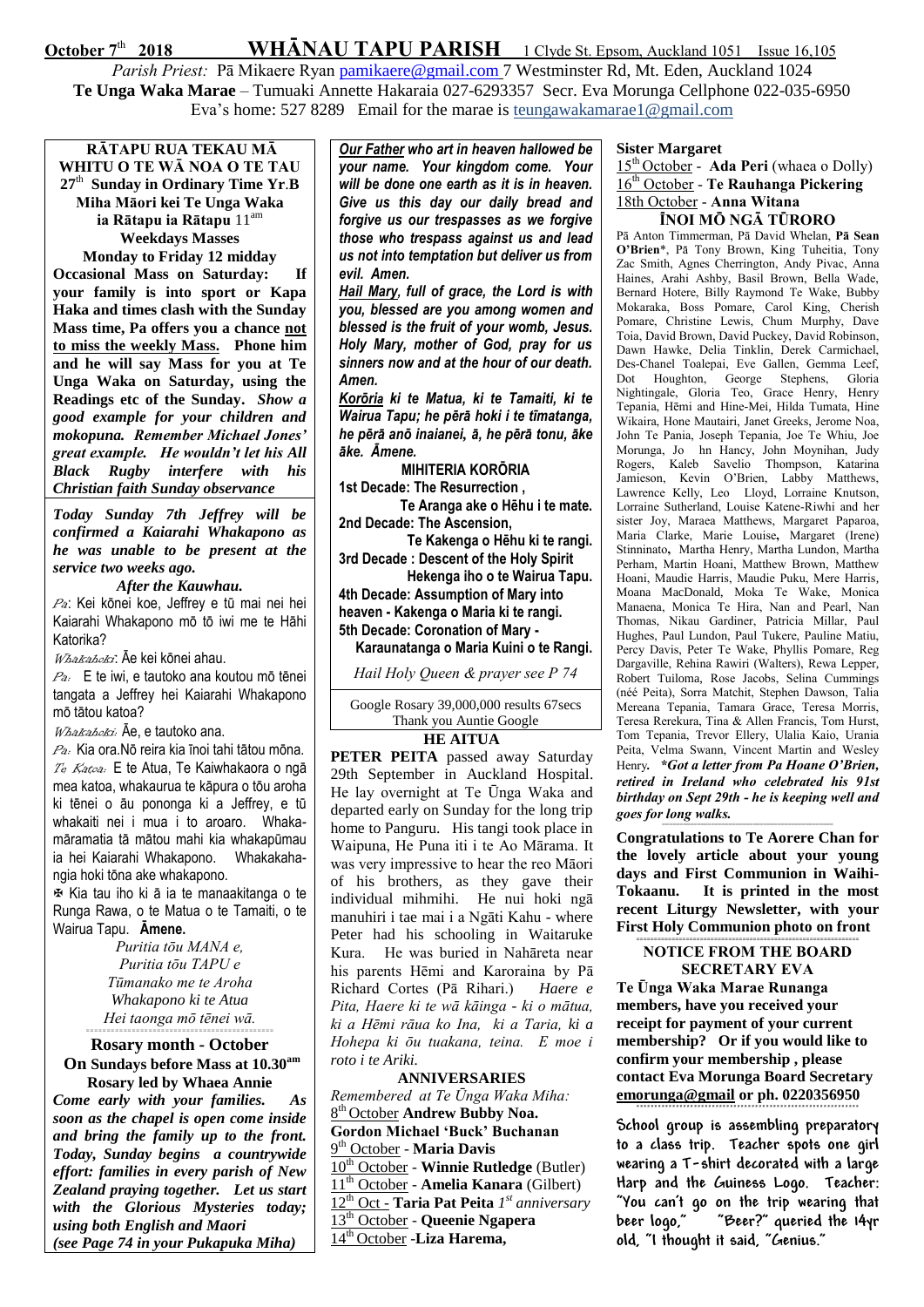#### October 7<sup>th</sup> 2018 WHÄNAU TAPU PARISH 1 Clyde St. Epsom, Auckland 1051 Issue 16,105

Parish Priest: Pā Mikaere Ryan [pamikaere@gmail.com](mailto:pamikaere@gmail.co) 7 Westminster Rd, Mt. Eden, Auckland 1024 **Te Unga Waka Marae** – Tumuaki Annette Hakaraia 027-6293357 Secr. Eva Morunga Cellphone 022-035-6950 Eva's home: 527 8289 Email for the marae is teungawakamarae1@gmail.com

# **27th Sunday of Ordinary Time Year B.**

ENGLISH TEXT — CEV REO M**ĀORI: na Pā Hoane Pāpita Kawenata Hou, Hitoria Poto**

TUHITUHI TAPU TUATAHI Kenehi Ūpoko 2 18-24 The LORD God said, "It isn't good for the man to live alone. I need to make a suitable partner for him." So the LORD took some soil and made animals and birds. He brought them to the man to see what names he would give to each of them. Then the man named the tame animals and the birds and the wild animals. That's how they got their names. None of these was the right kind of partner for the man. So the LORD God made him fall into a deep sleep, and he took out one of the man's ribs. Then after closing the man's side, the LORD made a woman out of the rib. The LORD God brought her to the man, and the man exclaimed, "Here is someone like me! She is part of my body, my own flesh and bones. She came from me, a man. So I will name her Woman." That's why a man will leave his own father and mother. He marries a woman, and the two of them become like one person. Ko te kupu a te Ariki.

# Whakamoemiti ki te Atua WAIATA WHAKAUTU 127/128 Wh: Kia manaakitia tätou e te Ariki i ngä rä katoa e ora ai tätou. May the Lord bless us all the days of our lives.

The Lord will bless you if you respect him and obey his laws. Your fields will produce and you will be happy and all will go well. Wh: Kia manaakitia tätou e te Ariki i ngä rä katoa e ora ai tätou. Your wife will be as fruitful as a grapevine, and just as an olive tree is rich with olives, your home will be rich with healthy children  $W_{A}$ . Kia manaakitia tätou e te Ariki i ngä rä katoa e ora ai tätou. That is how the Lord will bless everyone who respects him. I pray that the Lord will bless you from Zion and let Jerusalem prosper as long as you live.

Wh: Kia manaakitia tätou e te Ariki i ngä rä katoa e ora ai tätou. May you live long enough to see your grandchildren. Let's pray for peace in Israel.

# Wh: Kia manaakitia tätou e te Ariki i ngä rä katoa e ora ai tätou. TUHITUHI TAPU TUARUA

Ngā Hīperu — Ūpoko 2<sup>9-11</sup> What we do see is Jesus, who for a little while was made less than the angels. Because of God's wonderful kindness, Jesus died for everyone. And now that Jesus has suffered and died, he is crowned with glory and honour! Everything belongs to God, and all things were created by his power. So God did the right thing when he made Jesus perfect by suffering, as Jesus led many of God's children to be saved and to share in his glory. Jesus and the people he makes holy all belong to the same family. That is why he isn't ashamed to call them his brothers and sisters. Ko te kupu a te Ariki.

 Whakamoemiti ki te Atua. Areruia Tukua ngä tamariki nonohi kia haere mai ki a au mö ngä mea pënei hoki te rangatiratanga o te Rangi.

RONGO PAI Maaka 10<sup>2-16</sup> Na, ka haere mai ngä Pärihi, ka ui ki a Hëhu, "E tika ana ränei kia whakarerea e te täne tana wahine?" He whakamätautau ia nä rätou i ä ia. Na, ka whakahokia e ia, ka mea ki a rätou, "He aha tä Moihi i kï ai ki a koutou?" Ka mea rätou, "I whakaaetia e Moihi, kia tuhituhia he pukapuka whakarerenga, ka whakarere ai te wahine." Na, ka whakahokia e Hëhu ki a rätou, ka mea, "Nä te pakeketanga o ö koutou ngäkau i tuhituhia ai e ia tënei ako ki a koutou. I te orokotïmatanga ia o ngä mea hanga, i hanga räua e te Atua he täne he wahine. Mö könei ka whakarerea te tangata i töna matua täne me töna matua wahine, ä, ka piri ki täna wahine ä, kotahi anö kikokiko räua tokorua. Heoi, ehara i te mea he tokorua räua i tënei wähi, ëngari he kikokiko kotahi. Na, ko tä te Atua i hono ai, kaua e wehea e te tangata." Ä, i te whare, ka ui anö äna äkonga ki ä ia ki taua mea. Ä, i mea ia ki a rätou, "Ko te tangata e whakarere ana i täna wahine, ä, ka märena i tëtahi atu, e püremu ana ia ki ä ia. Ä, ki te whakarere te wahine i täna täne, ä, ka märena i tëtahi atu, e püremu ana ia." Na, ka kawea mai ki ä ia ëtahi tamariki nonohi, kia whakapä atu ai ia ki a rätou. Otirä, ka whakawehia atu e ngä äkonga te hunga näna i kawe mai. Ä, te kitenga o Hëhu i tä rätou, ka riri, ä, ka mea ki a rätou, "Tukua ngä tamariki nonohi kia haere mai ki a au, ä, kaua e ärai atu, mö ngä mea pënei hoki te rangatiratanga o te Atua. He pono täku ka mea atu nei ki a koutou, ko te tangata ekore e rite täna tango i te rangatiratanga o te Atua ki tä te tamaiti nohinohi, ekore e tomo ki roto." Na, awhitia ana rätou e ia, whakapäkia iho öna ringa ki a rätou, ä, whakapai ana i a rätou. Ko te Rongo Pai a te Ariki. Kia whakanuia rä koe e te Ariki e H**ēhu Karaiti**

**HOLY GOSPEL** Mark 10<sup>2-16</sup> Some Pharisees wanted to test Jesus. So they came up to him and asked if it was right for a man to divorce his wife. Jesus asked them, "What does the law of Moses say about that?" They answered, "Moses allows a man to write out divorce papers and send his wife away." Jesus replied, "Moses gave you this law because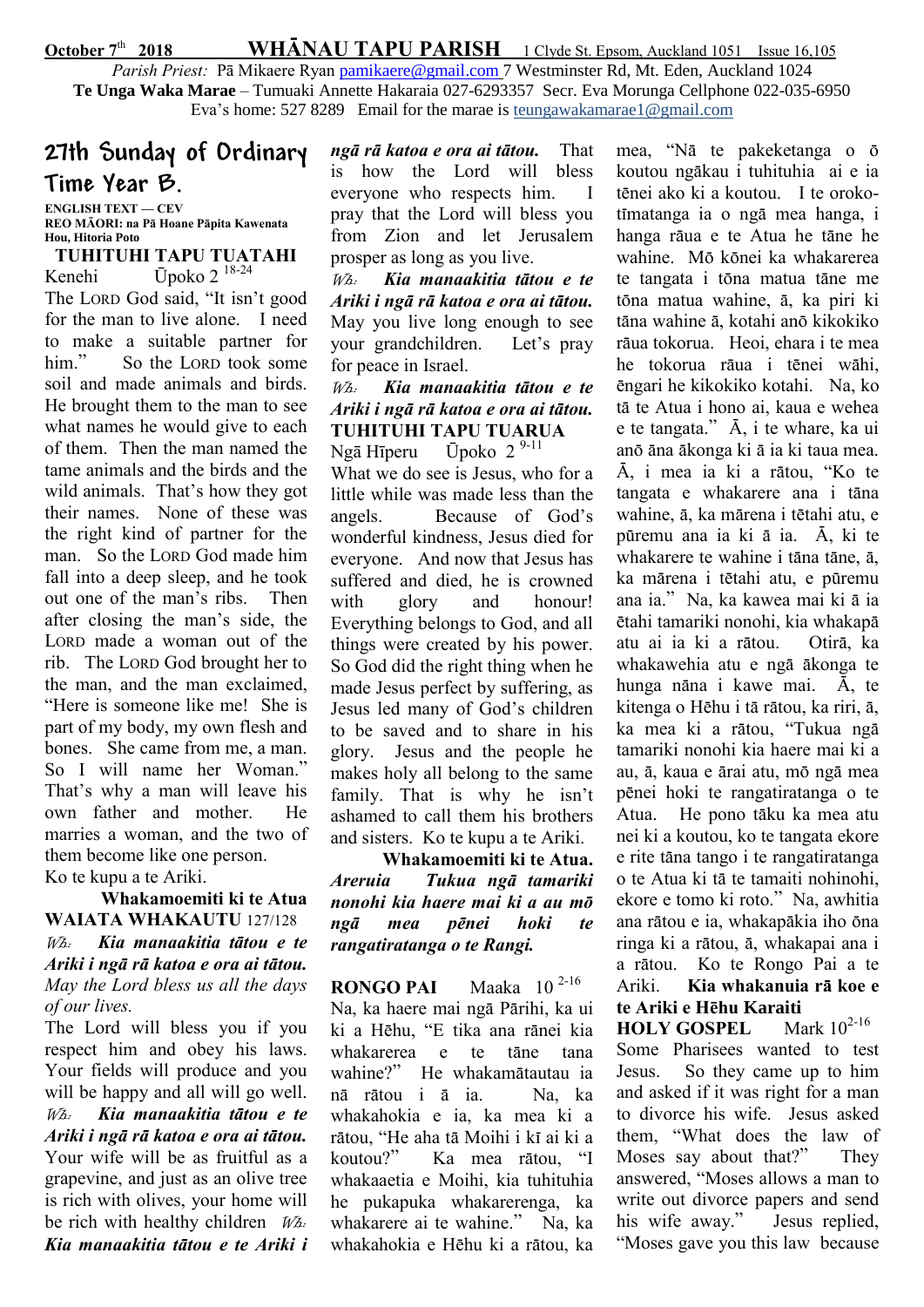### October 7<sup>th</sup> **WHĀNAU TAPU PARISH** 1 Clyde St. Epsom, Auckland 1051 Issue 16,105 Parish Priest: Pā Mikaere Ryan [pamikaere@gmail.com](mailto:pamikaere@gmail.co) 7 Westminster Rd, Mt. Eden, Auckland 1024 **Te Unga Waka Marae** – Tumuaki Annette Hakaraia 027-6293357 Secr. Eva Morunga Cellphone 022-035-6950 Eva's home: 527 8289 Email for the marae is teungawakamarae1@gmail.com

you are so heartless. But in the beginning God made a man and a woman. That's why a man leaves his father and mother and gets married. He becomes like one person with his wife. Then they are no longer two people but one. And no one should separate a couple that God has joined together." When Jesus and his disciples were back in the house, they asked him about what he had said. He told them, "A man who divorces his wife and marries someone else is unfaithful to his wife. A woman who divorces her husband and marries again is also unfaithful. Some people brought their children to Jesus so that he could bless them by placing his hands on them. But his disciples told the people to stop bothering him. When Jesus saw this, he became angry and said, "Let the children come to me! Don't try to stop them. People who are like these little children belong to the kingdom of God. I promise you that you cannot get into God's kingdom, unless you accept it the way a child does." Then Jesus took the children in his arms and blessed them by placing his hands on them. The Gospel of the Lord.

# **27th SUNDAY IN ORDINARY TIME Year B**

|    | <b>Genesis 2. 7ab, 18-</b> |
|----|----------------------------|
| 24 | Hebrews 2.9-               |
| 11 | Mark 10. 2-16              |

# **SERMON BY REV. JOHN DIJKMAN, M.H.M. (1931- 1998)**

**I was impressed the other day by an episode of 'The** 

**Bill' on television. It was about an elderly couple, married for 30 or 40 years. He had again been very quick-tempered and was found by a policewoman when he was sitting on the steps of the front door; his wife locked him out. He was very downcast about himself. And from the conversation of the policewoman with the wife it appeared that he had been quick-tempered all his life and his wife knew that even before they got married. 'Why didn't you leave him years ago?" asked the policewoman. 'Because I love him', was the answer. 'Why don't you go away from her?' the man was asked. 'Because I love her', was his answer, clearly still upset with himself. And as the policewoman leaves, the couple embraces one another as if they were just married.**

**Let me say from the outset that when it comes to the topic of today's Readings and that is marriage - I feel the least qualified. All the married couples here would, from their own experience, have more to say about the joys and sorrows, the hopes and disappointments, the bad times and the good times in their marriages. You could tell about the falling out and falling in love again, about quarrels and making up again, about failures and successes, about being let down and being picked up. Every one of you could speak of the winters, the autumns, the** 

**springs and the summers in your marriage. The two becoming one flesh (or better the two becoming one) is not something already achieved on the wedding-day. It rather is a goal the couple hopes to achieve one day. It is a goal which, I think, can only be achieved when people can fully accept their differences, feel each other's heart-beat and appreciate it, know each other's thoughts and fully respect them. It can only be achieved when husband has fully reconciled himself with the faults of his wife, and the wife has fully reconciled herself with the faults of her husband.**

**It is sad that the discussions in the church about marriage most of the time deal with laws and regulations, with cannot's and do not's. Sad, because when people have to fall back on laws, it is already too late and the heart, the soul, the spirit has long gone out of the marriage. Somehow it has continued the question of the scribes and Pharisees in the Gospel of today. Laws cannot keep people together, though they may force them to live in the same house. It is more important to look at what God has joined and how he has joined it; not by enforcing the law, but by asking the couple to keep on fostering their mutual relationship, to nourish that mutual relationship from day to day, so that they want to be together, want to be on that path of becoming one. And I repeat that: of becoming one. If people**